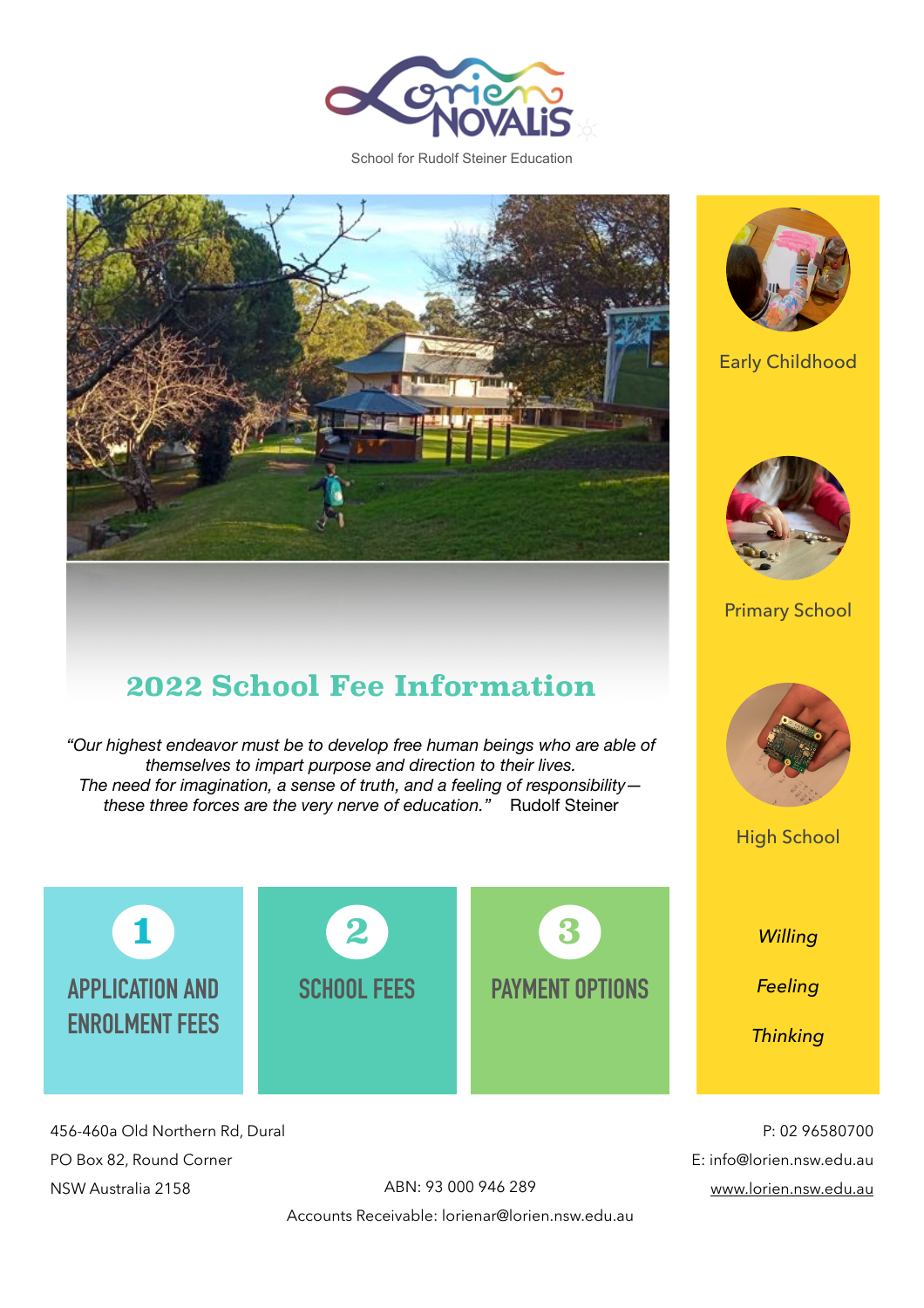# **Lorien Novalis - Application & Enrolment**

#### **Application & Enrolment fees – Kindy Prep to Class 12**

| Application fee (per family) - non refundable | \$110 Inc GST |
|-----------------------------------------------|---------------|
| Enrolment fee (per family) - non refundable   |               |
| <b>Kindy Prep to Class 7</b>                  | \$1,000       |
| Class 8 to Class 12                           | \$1,500       |

*An application fee is paid once per family group application, determined by eldest child in the family on enrolment.* 

*The Enrolment fee is paid once per family with continuous enrolment in the school.* 

*Invoiced on enrolment, payable before commencement.*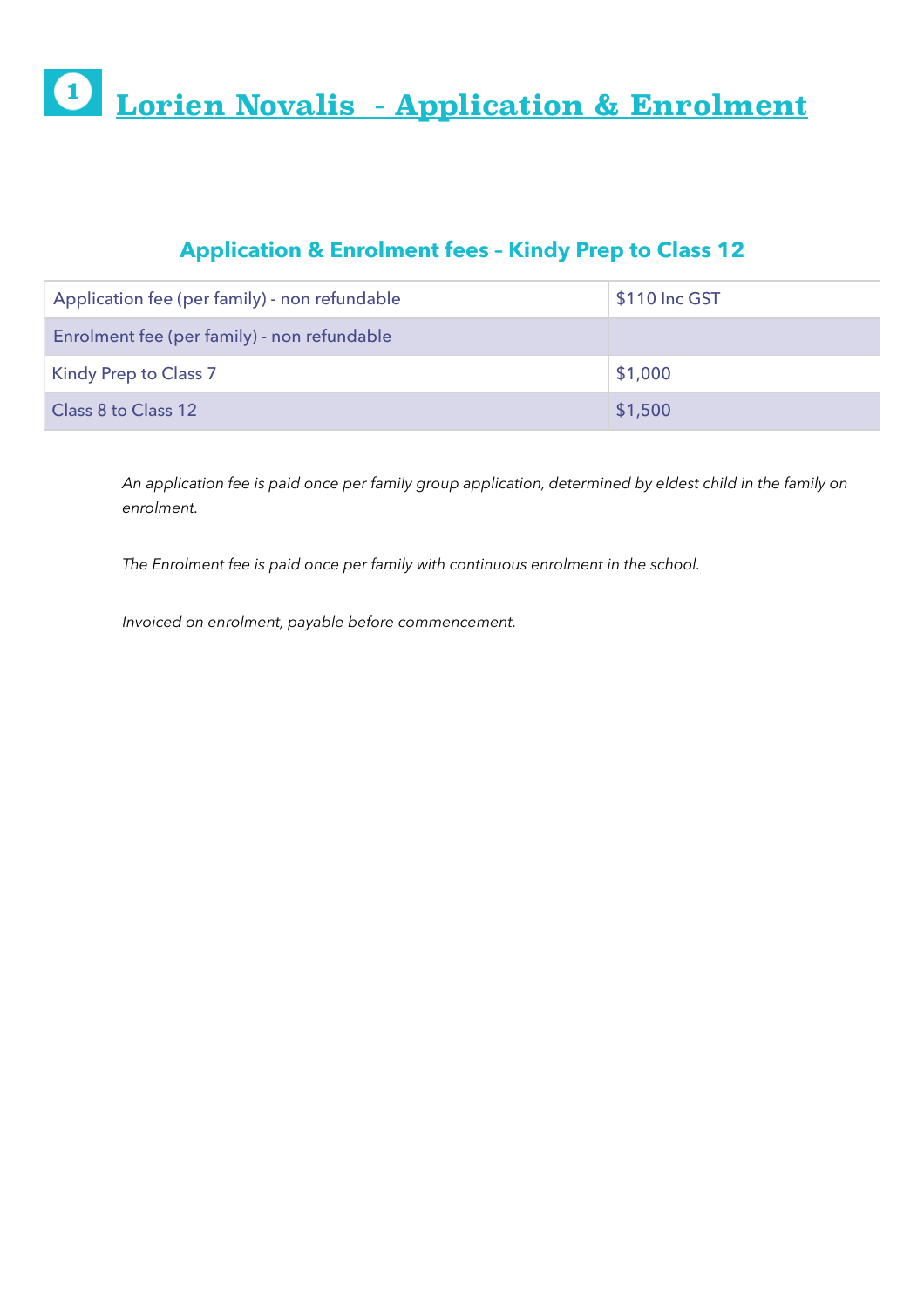## **Lorien Novalis - School Fees Kindy Prep-12**

| <b>Class</b>      | (1) Tuition<br>fee | (2) Materials<br>& Activities | <b>Total per term</b><br>fee | $(3)$ Total<br><b>Annual fee</b> | (4) Class<br>trips<br><b>Estimate</b> | (5) Levies        |
|-------------------|--------------------|-------------------------------|------------------------------|----------------------------------|---------------------------------------|-------------------|
| <b>Kindy Prep</b> | \$1,875            |                               | \$1,875                      | \$7,500                          |                                       |                   |
| <b>Kindy</b>      | \$2,470            | \$130                         | \$2,600                      | \$10,400                         | n/a                                   |                   |
| <b>Class 1</b>    | \$2,470            | \$145                         | \$2,615                      | \$10,460                         | \$200                                 |                   |
| <b>Class 2</b>    | \$2,470            | \$135                         | \$2,605                      | \$10,420                         | \$300                                 |                   |
| <b>Class 3</b>    | \$2,470            | \$155                         | \$2,625                      | \$10,500                         | \$500                                 |                   |
| <b>Class 4</b>    | \$2,470            | \$160                         | \$2,630                      | \$10,520                         | \$600                                 | \$50 music        |
| <b>Class 5</b>    | \$2,470            | \$195                         | \$2,665                      | \$10,660                         | \$1,100                               |                   |
| <b>Class 6</b>    | \$2,470            | \$150                         | \$2,620                      | \$10,480                         | \$1,100                               |                   |
| <b>Class 7</b>    | \$2,470            | \$230                         | \$2,700                      | \$10,800                         | \$1,800                               |                   |
| <b>Class 8</b>    | \$3,127            | \$250                         | \$3,377                      | \$13,508                         | \$1,500                               |                   |
| <b>Class 9</b>    | \$3,127            | \$280                         | \$3,407                      | \$13,628                         | \$2,300                               |                   |
| <b>Class 10</b>   | \$3,127            | \$280                         | \$3,407                      | \$13,628                         | \$2,000                               |                   |
| <b>Class 11</b>   | \$3,127            | \$300                         | \$3,427                      | \$13,708                         | \$2,500                               | <b>Text books</b> |
| <b>Class 12</b>   | \$3,127            | \$300                         | \$3,427                      | \$13,708                         | Up to \$3,600                         | <b>Text books</b> |

#### **School fees – Kindy Prep to Class 12**

*Invoiced 14 days before first day of term, payable on first day of term. If child commences part way through the year, only Tuition fees are apportioned.* 

*Kindy Prep is a fixed three-day per week program.* 

*Please refer later pages for penalty fees and charges.*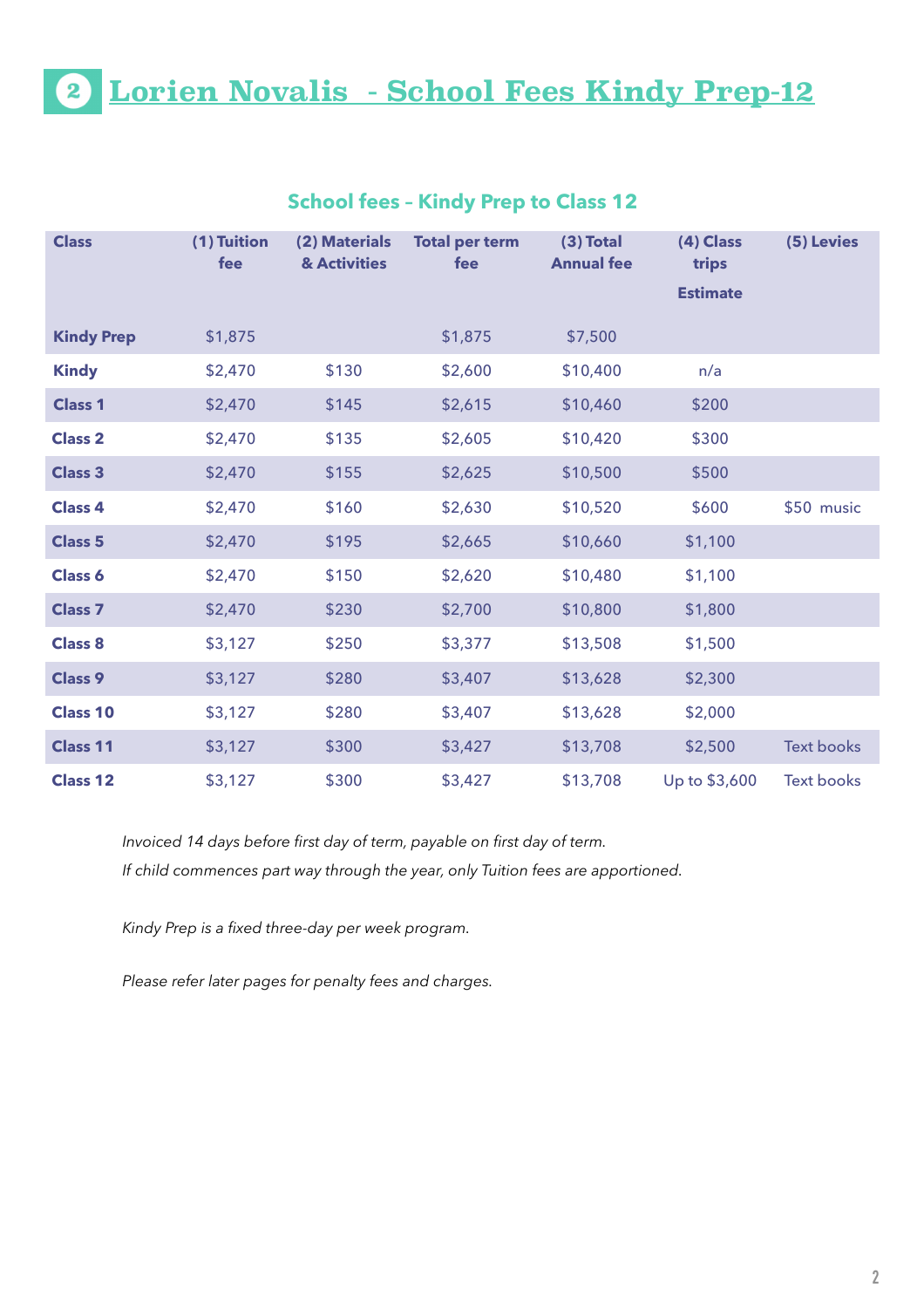**Lorien Novalis - School Fees Kindy Prep-12**

#### **Family discounts on tuition fees per term**

|                     | <b>Kindy Prep</b><br><b>Discount</b> | <b>Primary</b><br><b>Discount</b><br><b>Class K-7</b> | <b>Secondary</b><br><b>Discount</b><br><b>Class 8-12</b> |  |
|---------------------|--------------------------------------|-------------------------------------------------------|----------------------------------------------------------|--|
| <b>Second child</b> | \$150                                | \$570                                                 | \$720                                                    |  |
| <b>Third child</b>  | \$150                                | \$1,140                                               | \$1,445                                                  |  |
| <b>Fourth child</b> | \$150                                | \$1,180                                               | \$1,500                                                  |  |

*Deducted from Tuition fees in the term school fee invoice.*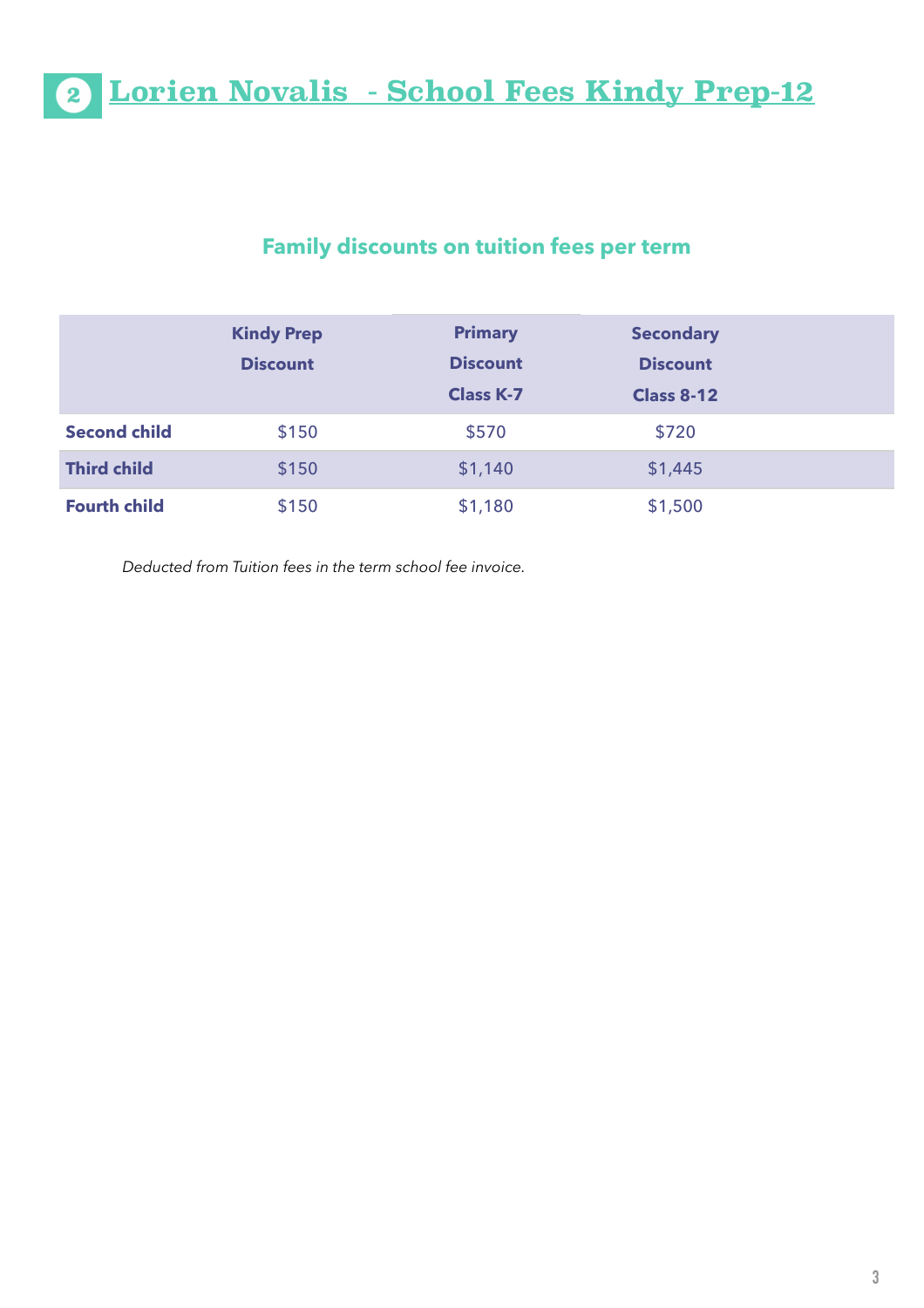### **Lorien Novalis - School Fees Kindy Prep-12**

#### **(1) Tuition fee**

Fees are revised annually effective Term 1 each year.

#### **(2) Materials & Activities**

This charge covers materials used in the classroom throughout the year.

Activities costs vary year to year, as determined by class teachers in relation to program of study. e.g. gymnastics; swimming; kayaking; sailing; day excursions; art workshops etc.

#### **(3) Annual fee - advance payment discount**

Total annual fees paid before the first day of Term 1 accrue a 1.5% discount.

Please contact Accounts for an amended fee invoice.

#### **(4) Class trips**

Compulsory curriculum-based class trips, above the regular tuition fee, determined by class teachers. Class trip durations begin small (overnight) in younger years, building up to 2-3+ weeks in later years.

These are annual/averaged estimates to use as a guide.

Trip costs may be subsidised by class fund raising organised by class teachers and parents.

Class trips are invoiced prior to participation in activity, payable by due date prior to departure.

#### **(5) Levies**

**Class 4 Musical Instrument Deposit**: Invoiced to families, refundable on return of undamaged instrument.

**Library Books lost or not returned** at the end of each term: Families will be invoiced the cost of the book so it can be replaced.

Year 11 & 12 Text Books: Each student will be notified of their Text Book list, according to their subject choices. Text books are ordered by the school and families will be invoiced at the beginning of each year. Books will be distributed to students on payment.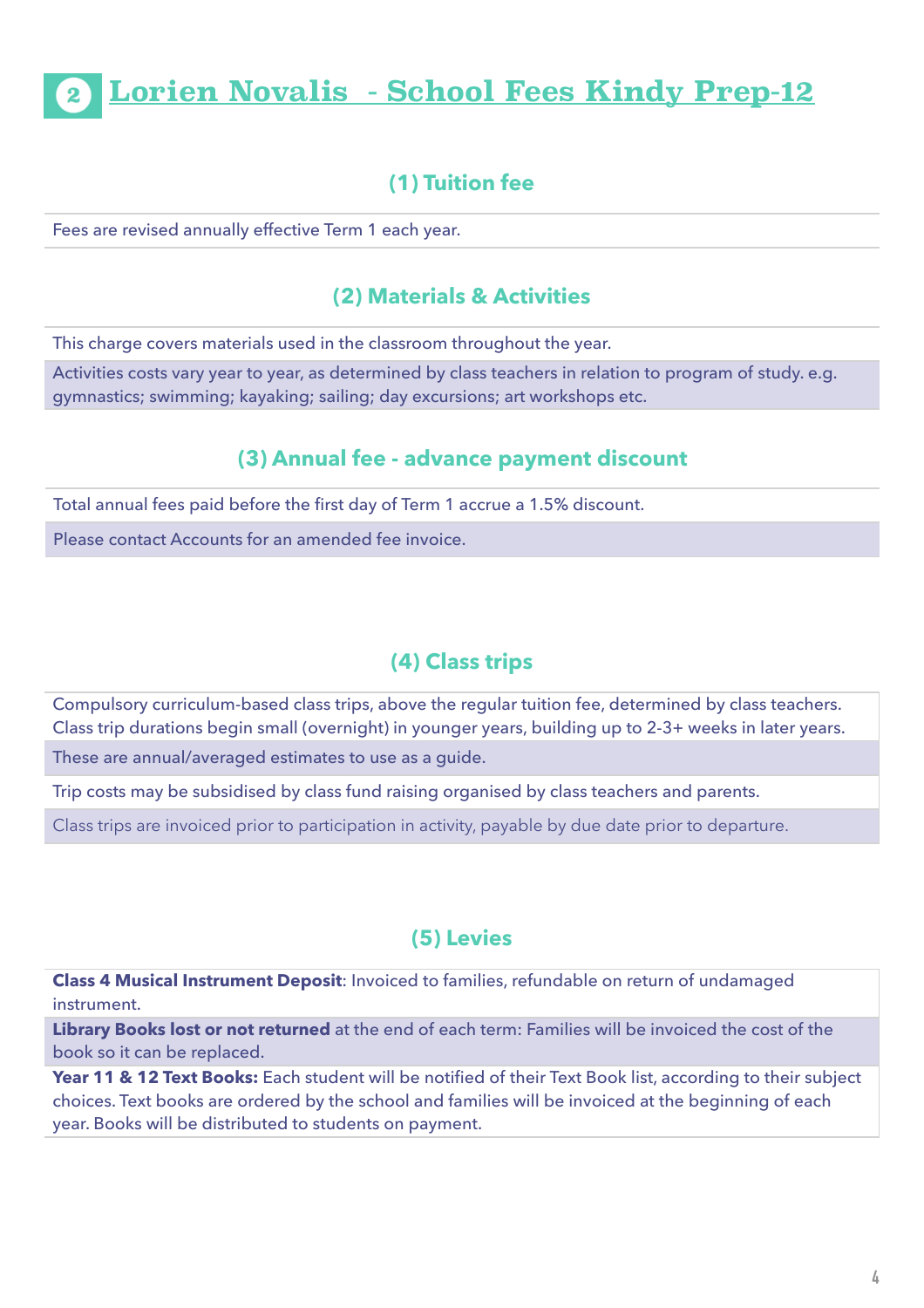

### **Lorien Novalis - Payment Options**

#### **Direct deposit (Internet Banking)**

#### **Direct deposit via internet banking is the schools preferred method of payment.**

Lorien Novalis School banking details as provided on individual invoices:

Bank: Commonwealth Bank BSB: 062-313 Acct no: 10068164

Reference: your invoice number

Please do not bank cash directly into the school account, as deposits are untraceable.

#### **In person**

Cheque, EFTPOS, credit card and cash are still welcomed over the counter.

#### **Direct debit request (DDR)**

Lorien Novalis is registered via CBA to accept Direct Debit requests. Direct Debit Request forms are available on the school website under Enrolments ~ Fees page or on request from lorienar@lorien.nsw.edu.au. You may choose bank account or credit card for your payments. Fees apply if insufficient funds are available for the withdrawal.

#### **Edstart Pay (for Instalments)**



Edstart is an independent school payment specialist institution. "Edstart pay" will allow you to pay your school fees and class trip fees by instalments spread evenly across the year on a **weekly**, **fortnightly** or **monthly** schedule. This option is available to everyone. The process involves signing up with Edstart online via this link [https://edstart.com.au/lorien.](https://edstart.com.au/lorien)